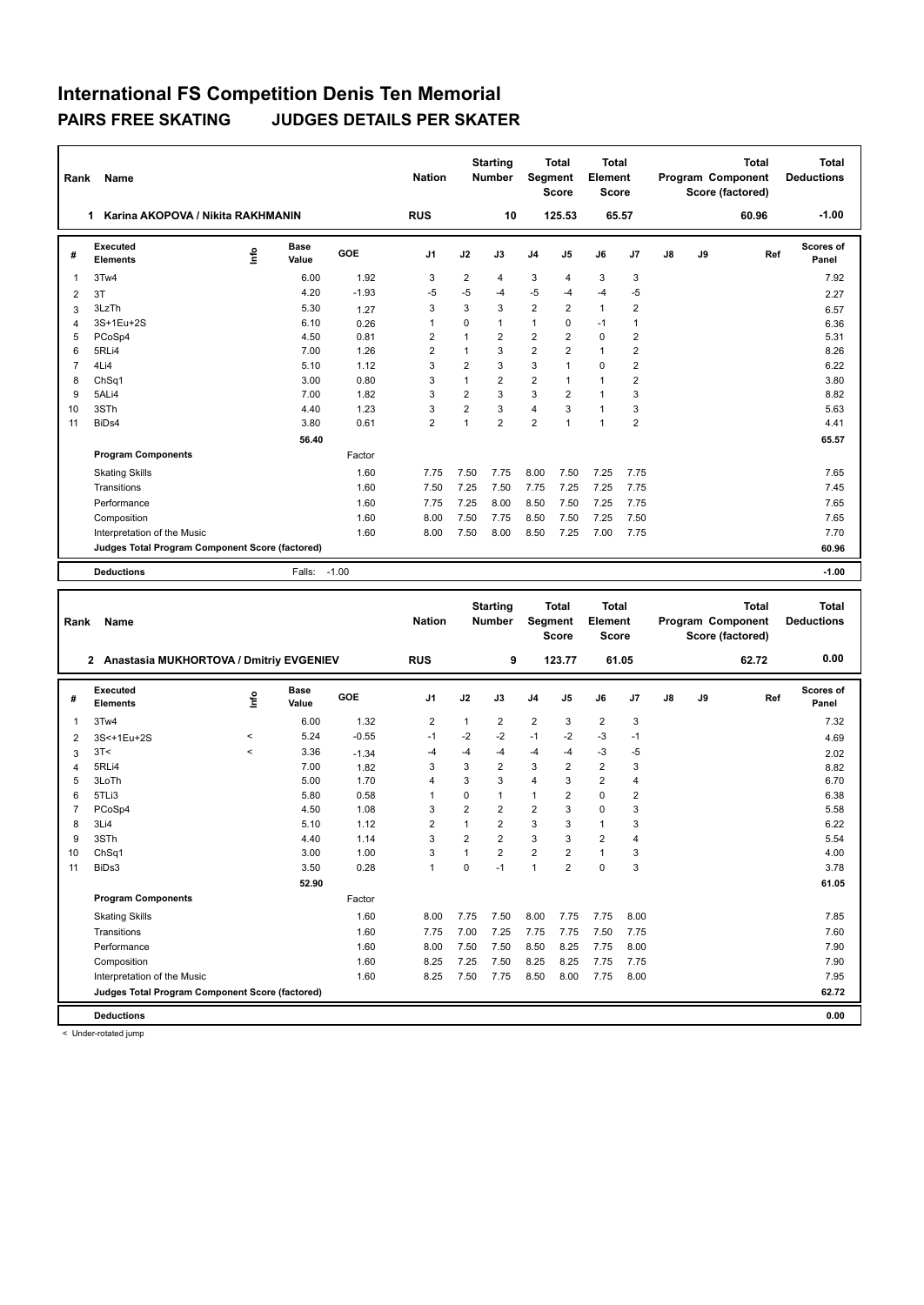| Rank | Name                                            |      |                      |         | <b>Nation</b>  |                | <b>Starting</b><br><b>Number</b> | Segment        | <b>Total</b><br><b>Score</b> | <b>Total</b><br>Element<br><b>Score</b> |                |               |    | <b>Total</b><br>Program Component<br>Score (factored) | <b>Total</b><br><b>Deductions</b> |
|------|-------------------------------------------------|------|----------------------|---------|----------------|----------------|----------------------------------|----------------|------------------------------|-----------------------------------------|----------------|---------------|----|-------------------------------------------------------|-----------------------------------|
|      | Yasmina KADYROVA / Ivan BALCHENKO<br>3          |      |                      |         | <b>RUS</b>     |                | 8                                |                | 115.05                       | 59.25                                   |                |               |    | 56.80                                                 | $-1.00$                           |
| #    | Executed<br><b>Elements</b>                     | lnfo | <b>Base</b><br>Value | GOE     | J <sub>1</sub> | J2             | J3                               | J <sub>4</sub> | J5                           | J6                                      | J7             | $\mathsf{J}8$ | J9 | Ref                                                   | Scores of<br>Panel                |
| 1    | 3Tw3                                            |      | 5.70                 | 0.91    | 3              | 2              | $\overline{2}$                   | $\mathbf{1}$   | 1                            | 0                                       | $\overline{2}$ |               |    |                                                       | 6.61                              |
| 2    | 3Sq+1Eu+3S<                                     | q    | 8.24                 | $-1.12$ | $-3$           | $-2$           | $-2$                             | $-2$           | $-3$                         | $-3$                                    | $-4$           |               |    |                                                       | 7.12                              |
| 3    | 3Tq                                             | q    | 4.20                 | $-0.50$ | $-1$           | $-1$           | $-1$                             | $-1$           | $-1$                         | $-2$                                    | $-2$           |               |    |                                                       | 3.70                              |
| 4    | 5RLi4                                           |      | 7.00                 | 1.12    | 2              | $\mathbf{1}$   | $\mathbf{1}$                     | 3              | $\overline{2}$               | $\mathbf{1}$                            | $\overline{2}$ |               |    |                                                       | 8.12                              |
| 5    | 3FTh                                            |      | 5.30                 | $-0.74$ | $-1$           | $-2$           | $-1$                             | $-1$           | $-1$                         | $-2$                                    | $-2$           |               |    |                                                       | 4.56                              |
| 6    | FiDs3                                           |      | 3.50                 | 0.77    | 3              | $\overline{2}$ | $\overline{2}$                   | $\overline{2}$ | $\overline{2}$               | $\mathbf{1}$                            | 3              |               |    |                                                       | 4.27                              |
| 7    | ChSq1                                           |      | 3.00                 | 0.80    | $\overline{2}$ | $\mathbf 0$    | $\mathbf{1}$                     | $\overline{2}$ | $\overline{2}$               | $\mathbf{1}$                            | 2              |               |    |                                                       | 3.80                              |
| 8    | 3LoTh                                           |      | 5.00                 | $-2.50$ | -5             | $-5$           | $-5$                             | -5             | $-5$                         | $-5$                                    | -5             |               |    |                                                       | 2.50                              |
| 9    | 4Li3                                            |      | 4.70                 | 0.75    | $\overline{2}$ |                | $\mathbf{1}$                     | $\overline{2}$ | $\overline{2}$               | $\mathbf{1}$                            | 3              |               |    |                                                       | 5.45                              |
| 10   | 5ALi4                                           |      | 7.00                 | 1.26    | $\overline{2}$ |                | 1                                | 3              | $\overline{2}$               | $\Omega$                                | 3              |               |    |                                                       | 8.26                              |
| 11   | PCoSp4                                          |      | 4.50                 | 0.36    | $\mathbf{1}$   | 0              | 0                                | $\overline{2}$ | $\overline{ }$               | 0                                       | $\overline{2}$ |               |    |                                                       | 4.86                              |
|      |                                                 |      | 58.14                |         |                |                |                                  |                |                              |                                         |                |               |    |                                                       | 59.25                             |
|      | <b>Program Components</b>                       |      |                      | Factor  |                |                |                                  |                |                              |                                         |                |               |    |                                                       |                                   |
|      | <b>Skating Skills</b>                           |      |                      | 1.60    | 7.50           | 7.00           | 7.25                             | 7.75           | 6.75                         | 7.25                                    | 7.25           |               |    |                                                       | 7.25                              |
|      | Transitions                                     |      |                      | 1.60    | 7.25           | 7.25           | 7.00                             | 7.50           | 6.50                         | 7.00                                    | 7.00           |               |    |                                                       | 7.10                              |
|      | Performance                                     |      |                      | 1.60    | 7.00           | 6.75           | 7.25                             | 7.50           | 6.50                         | 7.25                                    | 6.75           |               |    |                                                       | 7.00                              |
|      | Composition                                     |      |                      | 1.60    | 7.50           | 7.00           | 7.25                             | 7.75           | 6.75                         | 6.75                                    | 7.00           |               |    |                                                       | 7.10                              |
|      | Interpretation of the Music                     |      |                      | 1.60    | 7.25           | 6.75           | 7.00                             | 7.50           | 6.50                         | 7.00                                    | 7.25           |               |    |                                                       | 7.05                              |
|      | Judges Total Program Component Score (factored) |      |                      |         |                |                |                                  |                |                              |                                         |                |               |    |                                                       | 56.80                             |
|      | <b>Deductions</b>                               |      | Falls:               | $-1.00$ |                |                |                                  |                |                              |                                         |                |               |    |                                                       | $-1.00$                           |

< Under-rotated jump q Jump landed on the quarter

| Rank | Name                                            |   |                      |         | <b>Nation</b>  |                | <b>Starting</b><br><b>Number</b> | Segment        | <b>Total</b><br><b>Score</b> | <b>Total</b><br>Element<br><b>Score</b> |                |               |    | <b>Total</b><br>Program Component<br>Score (factored) | Total<br><b>Deductions</b> |
|------|-------------------------------------------------|---|----------------------|---------|----------------|----------------|----------------------------------|----------------|------------------------------|-----------------------------------------|----------------|---------------|----|-------------------------------------------------------|----------------------------|
|      | 4 Anastasiia METELKINA / Daniil PARKMAN         |   |                      |         | <b>GEO</b>     |                | 6                                |                | 114.36                       |                                         | 58.44          |               |    | 55.92                                                 | 0.00                       |
| #    | Executed<br><b>Elements</b>                     | ۴ | <b>Base</b><br>Value | GOE     | J1             | J2             | J3                               | J <sub>4</sub> | J <sub>5</sub>               | J6                                      | J7             | $\mathsf{J}8$ | J9 | Ref                                                   | <b>Scores of</b><br>Panel  |
| 1    | 3Tw3                                            |   | 5.70                 | 1.37    | $\overline{2}$ | 3              | 3                                | 3              | $\overline{2}$               | $\overline{2}$                          | $\overline{2}$ |               |    |                                                       | 7.07                       |
| 2    | 3LzTh                                           |   | 5.30                 | 1.06    | $\overline{2}$ | $\overline{2}$ | $\overline{2}$                   | $\overline{2}$ | $\mathbf{1}$                 | $\overline{2}$                          | 3              |               |    |                                                       | 6.36                       |
| 3    | 3Sq                                             | q | 4.30                 | $-1.72$ | -5             | $-3$           | -5                               | $-4$           | $-3$                         | $-3$                                    | $-5$           |               |    |                                                       | 2.58                       |
| 4    | 5ALi4                                           |   | 7.00                 | 1.12    | $\overline{2}$ | $\overline{2}$ | $\overline{2}$                   | $\mathbf{1}$   | $\mathbf{1}$                 | $\mathbf 0$                             | $\overline{2}$ |               |    |                                                       | 8.12                       |
| 5    | FiD <sub>s4</sub>                               |   | 3.80                 | 0.15    | $\mathbf 0$    | $\mathbf{1}$   | $\mathbf{1}$                     | 0              | $\Omega$                     | $-1$                                    | $\overline{2}$ |               |    |                                                       | 3.95                       |
| 6    | 3T+2T+COMBO                                     |   | 5.50                 | $-0.67$ | $-1$           | $-2$           | $-2$                             | $-1$           | $-1$                         | $-4$                                    | $-2$           |               |    |                                                       | 4.83                       |
|      | PCoSp4                                          |   | 4.50                 | 0.45    | 2              | 1              | $-1$                             | $\mathbf{1}$   | 1                            | $\Omega$                                | $\overline{2}$ |               |    |                                                       | 4.95                       |
| 8    | ChSq1                                           |   | 3.00                 | 0.60    | $\overline{2}$ | $\mathbf{1}$   | 1                                | $\mathbf 0$    | $\mathbf{1}$                 | $\mathbf{1}$                            | $\overline{2}$ |               |    |                                                       | 3.60                       |
| 9    | 3LoTh                                           |   | 5.00                 | $-1.30$ | $-2$           | $-1$           | $-3$                             | $-3$           | $-2$                         | $-3$                                    | $-3$           |               |    |                                                       | 3.70                       |
| 10   | 5RLi4                                           |   | 7.00                 | 0.98    | 1              | $\overline{1}$ | $\overline{2}$                   | $\overline{2}$ | $\overline{1}$               | $\mathbf{1}$                            | $\overline{2}$ |               |    |                                                       | 7.98                       |
| 11   | 3Li4                                            |   | 5.10                 | 0.20    | $\mathbf 0$    | $\Omega$       | $-1$                             | $\mathbf{1}$   | 1                            | 0                                       | $\mathbf{1}$   |               |    |                                                       | 5.30                       |
|      |                                                 |   | 56.20                |         |                |                |                                  |                |                              |                                         |                |               |    |                                                       | 58.44                      |
|      | <b>Program Components</b>                       |   |                      | Factor  |                |                |                                  |                |                              |                                         |                |               |    |                                                       |                            |
|      | <b>Skating Skills</b>                           |   |                      | 1.60    | 7.25           | 7.00           | 7.00                             | 7.50           | 6.50                         | 7.25                                    | 7.00           |               |    |                                                       | 7.10                       |
|      | Transitions                                     |   |                      | 1.60    | 6.75           | 7.00           | 6.50                             | 7.25           | 6.25                         | 6.75                                    | 6.75           |               |    |                                                       | 6.75                       |
|      | Performance                                     |   |                      | 1.60    | 7.00           | 7.25           | 7.00                             | 7.75           | 6.50                         | 7.25                                    | 6.75           |               |    |                                                       | 7.05                       |
|      | Composition                                     |   |                      | 1.60    | 7.25           | 7.25           | 7.00                             | 7.50           | 6.50                         | 7.00                                    | 6.50           |               |    |                                                       | 7.00                       |
|      | Interpretation of the Music                     |   |                      | 1.60    | 7.00           | 7.50           | 7.00                             | 7.50           | 6.75                         | 7.00                                    | 6.75           |               |    |                                                       | 7.05                       |
|      | Judges Total Program Component Score (factored) |   |                      |         |                |                |                                  |                |                              |                                         |                |               |    |                                                       | 55.92                      |
|      | <b>Deductions</b>                               |   |                      |         |                |                |                                  |                |                              |                                         |                |               |    |                                                       | 0.00                       |

q Jump landed on the quarter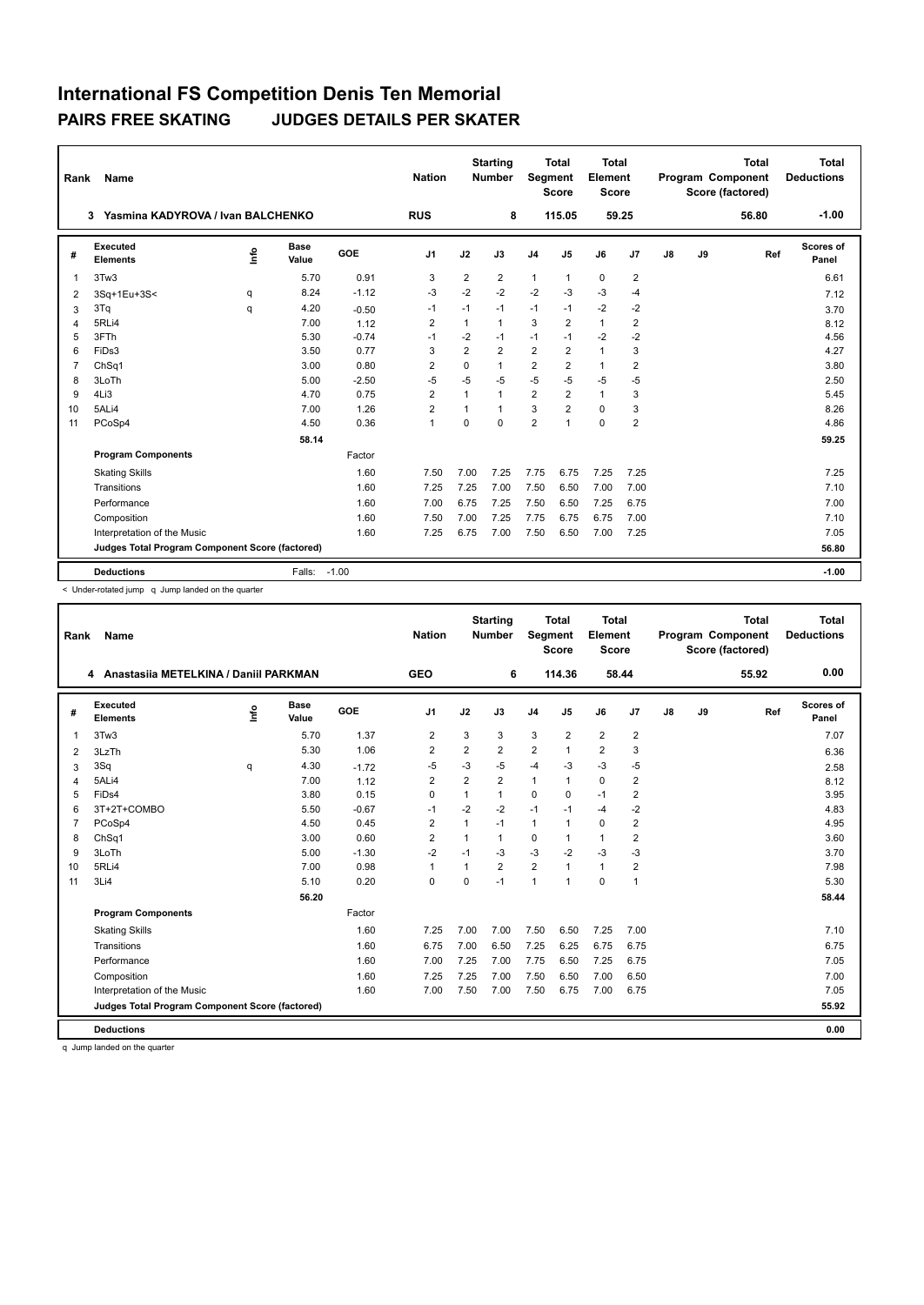| Rank           | <b>Name</b>                                     |    |                      |         | <b>Nation</b>  |                | <b>Starting</b><br><b>Number</b> | Segment        | <b>Total</b><br><b>Score</b> | <b>Total</b><br>Element<br>Score |                |               |    | <b>Total</b><br>Program Component<br>Score (factored) | <b>Total</b><br><b>Deductions</b> |
|----------------|-------------------------------------------------|----|----------------------|---------|----------------|----------------|----------------------------------|----------------|------------------------------|----------------------------------|----------------|---------------|----|-------------------------------------------------------|-----------------------------------|
|                | Maria PAVLOVA / Balazs NAGY<br>5                |    |                      |         | <b>HUN</b>     |                | 5                                |                | 107.21                       |                                  | 55.05          |               |    | 52.16                                                 | 0.00                              |
| #              | Executed<br><b>Elements</b>                     | ۴ů | <b>Base</b><br>Value | GOE     | J <sub>1</sub> | J2             | J3                               | J <sub>4</sub> | J <sub>5</sub>               | J6                               | J <sub>7</sub> | $\mathsf{J}8$ | J9 | Ref                                                   | <b>Scores of</b><br>Panel         |
| $\overline{1}$ | 3Tw4                                            |    | 6.00                 | 0.60    | $\overline{2}$ | $\mathbf{1}$   | 1                                | $\mathbf{1}$   | $\mathbf{1}$                 | $\mathbf{1}$                     | $\overline{1}$ |               |    |                                                       | 6.60                              |
| 2              | 3Sq                                             | q  | 4.30                 | $-0.34$ | $-1$           | $-1$           | $-1$                             | 0              | $-2$                         | $-1$                             | $\overline{1}$ |               |    |                                                       | 3.96                              |
| 3              | 3LzTh                                           |    | 5.30                 | $-1.17$ | $-2$           | $-2$           | $-1$                             | $-2$           | $-2$                         | $-3$                             | $-3$           |               |    |                                                       | 4.13                              |
| 4              | $3T+1T<<$                                       | << | 4.20                 | $-1.43$ | $-5$           | $-4$           | $-3$                             | $-3$           | $-4$                         | $-3$                             | -3             |               |    |                                                       | 2.77                              |
| 5              | 5RLi1                                           |    | 5.80                 | 0.81    | $\mathbf{1}$   | $\mathbf{1}$   | 1                                | $\overline{2}$ | $\overline{2}$               | $\mathbf{1}$                     | $\overline{2}$ |               |    |                                                       | 6.61                              |
| 6              | PCoSp4                                          |    | 4.50                 | 0.27    | -1             | $\Omega$       | 0                                | $\mathbf{1}$   | 1                            | 0                                | $\overline{1}$ |               |    |                                                       | 4.77                              |
| $\overline{7}$ | 3LoTh                                           |    | 5.00                 | 0.30    | $\mathbf 1$    | 0              | 0                                | $\mathbf{1}$   | 2                            | 0                                | $\overline{1}$ |               |    |                                                       | 5.30                              |
| 8              | ChSq1                                           |    | 3.00                 | 0.50    | $\overline{2}$ | $\Omega$       | 1                                | $\mathbf{1}$   | $\mathbf{1}$                 | $\Omega$                         | $\overline{2}$ |               |    |                                                       | 3.50                              |
| 9              | 4Li4                                            |    | 5.10                 | 0.41    | $\overline{1}$ | $\Omega$       | $\Omega$                         | $\overline{1}$ | 2                            | $\mathbf{1}$                     | $\overline{1}$ |               |    |                                                       | 5.51                              |
| 10             | 5ALi4                                           |    | 7.00                 | 0.84    | 0              | 1              | 1                                | $\overline{2}$ | $\mathbf{1}$                 | $\mathbf{1}$                     | 2              |               |    |                                                       | 7.84                              |
| 11             | FiDs3                                           |    | 3.50                 | 0.56    | $\overline{2}$ | $\overline{2}$ | 1                                | $\overline{2}$ | $\mathbf{1}$                 | $\Omega$                         | $\overline{2}$ |               |    |                                                       | 4.06                              |
|                |                                                 |    | 53.70                |         |                |                |                                  |                |                              |                                  |                |               |    |                                                       | 55.05                             |
|                | <b>Program Components</b>                       |    |                      | Factor  |                |                |                                  |                |                              |                                  |                |               |    |                                                       |                                   |
|                | <b>Skating Skills</b>                           |    |                      | 1.60    | 6.75           | 6.50           | 6.50                             | 7.00           | 6.00                         | 6.25                             | 6.75           |               |    |                                                       | 6.55                              |
|                | Transitions                                     |    |                      | 1.60    | 6.50           | 6.25           | 6.25                             | 6.75           | 6.00                         | 6.00                             | 6.50           |               |    |                                                       | 6.30                              |
|                | Performance                                     |    |                      | 1.60    | 6.50           | 6.50           | 6.75                             | 7.00           | 6.50                         | 6.25                             | 6.75           |               |    |                                                       | 6.60                              |
|                | Composition                                     |    |                      | 1.60    | 6.75           | 6.50           | 6.75                             | 7.25           | 6.25                         | 6.00                             | 6.50           |               |    |                                                       | 6.55                              |
|                | Interpretation of the Music                     |    |                      | 1.60    | 6.75           | 6.50           | 6.75                             | 7.25           | 6.25                         | 6.00                             | 6.75           |               |    |                                                       | 6.60                              |
|                | Judges Total Program Component Score (factored) |    |                      |         |                |                |                                  |                |                              |                                  |                |               |    |                                                       | 52.16                             |
|                | <b>Deductions</b>                               |    |                      |         |                |                |                                  |                |                              |                                  |                |               |    |                                                       | 0.00                              |

<< Downgraded jump q Jump landed on the quarter

| Rank           | <b>Name</b>                                     |      |                      |         | <b>Nation</b>  |                | <b>Starting</b><br><b>Number</b> | Segment        | <b>Total</b><br><b>Score</b> | Total<br>Element<br><b>Score</b> |                |               |    | <b>Total</b><br>Program Component<br>Score (factored) | Total<br><b>Deductions</b> |
|----------------|-------------------------------------------------|------|----------------------|---------|----------------|----------------|----------------------------------|----------------|------------------------------|----------------------------------|----------------|---------------|----|-------------------------------------------------------|----------------------------|
|                | Safija HOLICHENKO / Artem DARENSKIY<br>6        |      |                      |         | <b>UKR</b>     |                | 4                                |                | 106.28                       |                                  | 54.36          |               |    | 51.92                                                 | 0.00                       |
| #              | Executed<br><b>Elements</b>                     | lnfo | <b>Base</b><br>Value | GOE     | J1             | J2             | J3                               | J <sub>4</sub> | J5                           | J6                               | J7             | $\mathsf{J}8$ | J9 | Ref                                                   | Scores of<br>Panel         |
| $\overline{1}$ | 3S                                              |      | 4.30                 | 0.34    | $\mathbf{1}$   | $\mathbf{1}$   | $\mathbf{1}$                     | $\mathbf{1}$   | $\mathbf 0$                  | $-1$                             | $\mathbf{1}$   |               |    |                                                       | 4.64                       |
| 2              | 3Tw1                                            |      | 5.10                 | 0.10    | 0              | $\overline{1}$ | $\Omega$                         | 0              | 1                            | 0                                | 0              |               |    |                                                       | 5.20                       |
| 3              | 3LoTh                                           |      | 5.00                 | 0.90    | $\overline{2}$ | $\overline{2}$ | 1                                | $\overline{2}$ | $\overline{2}$               | $\Omega$                         | $\overline{2}$ |               |    |                                                       | 5.90                       |
| $\overline{4}$ | 5RLi4                                           |      | 7.00                 | 0.84    | $\mathbf 1$    | 1              | 1                                | $\overline{2}$ | 1                            | $\mathbf{1}$                     | $\overline{2}$ |               |    |                                                       | 7.84                       |
| 5              | $2F+2T+2T$                                      |      | 4.40                 | $-0.07$ | $-1$           | $\Omega$       | $\Omega$                         | $\mathbf 0$    | $\Omega$                     | $-1$                             | $-1$           |               |    |                                                       | 4.33                       |
| 6              | ChSq1                                           |      | 3.00                 | 0.50    | 1              | 0              | $\mathbf{1}$                     | $\overline{2}$ | 1                            | $\mathbf 0$                      | $\overline{2}$ |               |    |                                                       | 3.50                       |
| $\overline{7}$ | 3STh                                            |      | 4.40                 | $-1.14$ | -3             | $-2$           | $-3$                             | $-3$           | $-2$                         | $-4$                             | $-2$           |               |    |                                                       | 3.26                       |
| 8              | FiDs3                                           |      | 3.50                 | 0.21    | 0              | $\mathbf 0$    | $\mathbf{1}$                     | $\overline{2}$ | 1                            | $\mathbf 0$                      | $\mathbf{1}$   |               |    |                                                       | 3.71                       |
| 9              | 5TLi3                                           |      | 5.80                 | 0.23    | $\Omega$       | $\Omega$       | $\Omega$                         | $\Omega$       | 1                            | $\mathbf{1}$                     | $\mathbf{1}$   |               |    |                                                       | 6.03                       |
| 10             | 3Li4                                            |      | 5.10                 | $-0.10$ | $-1$           | $-1$           | $\Omega$                         | $\Omega$       | $\Omega$                     | $\Omega$                         | $\overline{2}$ |               |    |                                                       | 5.00                       |
| 11             | PCoSp4                                          |      | 4.50                 | 0.45    | $\mathbf{1}$   | $\Omega$       | $\mathbf{1}$                     | $\overline{2}$ | 1                            | $\Omega$                         | $\overline{2}$ |               |    |                                                       | 4.95                       |
|                |                                                 |      | 52.10                |         |                |                |                                  |                |                              |                                  |                |               |    |                                                       | 54.36                      |
|                | <b>Program Components</b>                       |      |                      | Factor  |                |                |                                  |                |                              |                                  |                |               |    |                                                       |                            |
|                | <b>Skating Skills</b>                           |      |                      | 1.60    | 6.25           | 6.50           | 6.50                             | 7.25           | 6.50                         | 6.75                             | 7.00           |               |    |                                                       | 6.65                       |
|                | Transitions                                     |      |                      | 1.60    | 5.75           | 6.25           | 6.00                             | 6.75           | 6.00                         | 6.50                             | 6.50           |               |    |                                                       | 6.25                       |
|                | Performance                                     |      |                      | 1.60    | 6.00           | 6.50           | 6.75                             | 7.00           | 6.25                         | 6.75                             | 6.75           |               |    |                                                       | 6.60                       |
|                | Composition                                     |      |                      | 1.60    | 6.25           | 6.50           | 6.50                             | 7.25           | 6.25                         | 6.50                             | 6.50           |               |    |                                                       | 6.45                       |
|                | Interpretation of the Music                     |      |                      | 1.60    | 6.50           | 6.75           | 6.50                             | 7.25           | 6.00                         | 6.25                             | 6.50           |               |    |                                                       | 6.50                       |
|                | Judges Total Program Component Score (factored) |      |                      |         |                |                |                                  |                |                              |                                  |                |               |    |                                                       | 51.92                      |
|                | <b>Deductions</b>                               |      |                      |         |                |                |                                  |                |                              |                                  |                |               |    |                                                       | 0.00                       |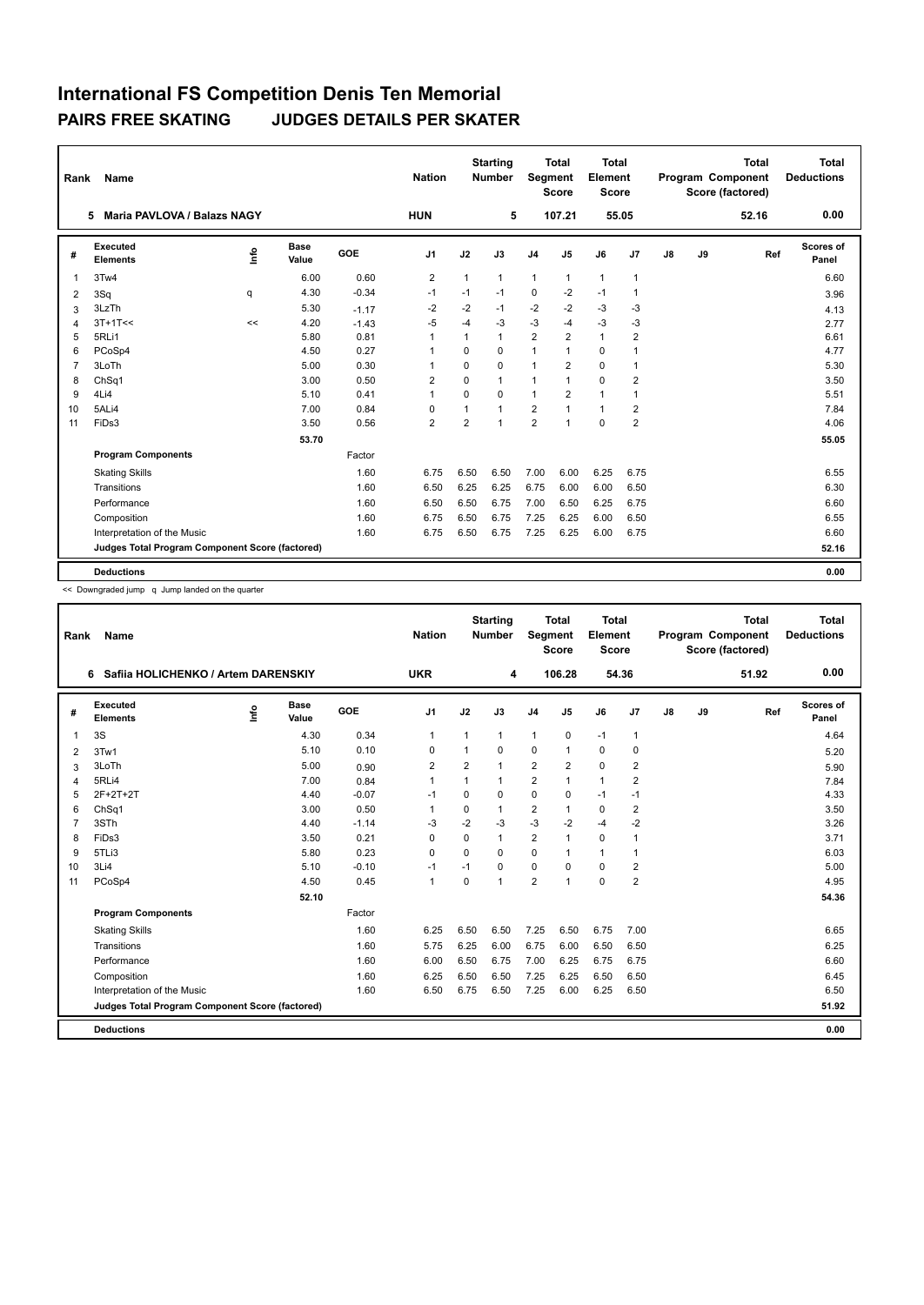| Rank           | <b>Name</b>                                     |          |                      |         | <b>Nation</b>  |             | <b>Starting</b><br><b>Number</b> | Segment        | <b>Total</b><br><b>Score</b> | <b>Total</b><br>Element<br><b>Score</b> |                |    |    | <b>Total</b><br>Program Component<br>Score (factored) | <b>Total</b><br><b>Deductions</b> |
|----------------|-------------------------------------------------|----------|----------------------|---------|----------------|-------------|----------------------------------|----------------|------------------------------|-----------------------------------------|----------------|----|----|-------------------------------------------------------|-----------------------------------|
|                | Ekaterina PETUSHKOVA / Evgeniy MALIKOV<br>7     |          |                      |         | <b>RUS</b>     |             | 7                                |                | 95.13                        | 46.21                                   |                |    |    | 51.92                                                 | $-3.00$                           |
| #              | Executed<br><b>Elements</b>                     | ١nfo     | <b>Base</b><br>Value | GOE     | J <sub>1</sub> | J2          | J3                               | J <sub>4</sub> | J <sub>5</sub>               | J6                                      | J7             | J8 | J9 | Ref                                                   | <b>Scores of</b><br>Panel         |
| 1              | 3S<+COMBO                                       | $\hat{}$ | 3.44                 | $-1.72$ | $-5$           | $-5$        | $-5$                             | $-5$           | $-5$                         | $-5$                                    | $-5$           |    |    |                                                       | 1.72                              |
| 2              | 3T<                                             | $\prec$  | 3.36                 | $-1.68$ | -5             | $-5$        | $-5$                             | $-5$           | $-5$                         | $-5$                                    | -5             |    |    |                                                       | 1.68                              |
| 3              | 3Tw4                                            |          | 6.00                 | 0.12    | 1              | $-1$        | 0                                | $\mathbf 0$    | 0                            | $\mathbf 0$                             | $\mathbf{1}$   |    |    |                                                       | 6.12                              |
| $\overline{4}$ | 3STh                                            |          | 4.40                 | $-2.20$ | -5             | $-5$        | $-5$                             | $-5$           | $-5$                         | $-5$                                    | -5             |    |    |                                                       | 2.20                              |
| 5              | 5ALi1                                           |          | 5.80                 | $-1.86$ | $-3$           | $-2$        | $-3$                             | $-4$           | $-3$                         | $-5$                                    | $-3$           |    |    |                                                       | 3.94                              |
| 6              | ChSq1                                           |          | 3.00                 | 0.70    | $\overline{2}$ | $\mathbf 0$ | 1                                | $\overline{2}$ | $\overline{2}$               | $\mathbf 0$                             | $\overline{2}$ |    |    |                                                       | 3.70                              |
| $\overline{7}$ | 3LoTh                                           |          | 5.00                 | $-0.50$ | $-1$           | $-1$        | $-1$                             | $\mathbf 0$    | $-1$                         | $-1$                                    | $-1$           |    |    |                                                       | 4.50                              |
| 8              | 5RLi4                                           |          | 7.00                 | 0.56    | 1              | $\Omega$    | 1                                | $\mathbf{1}$   | 1                            | $\mathbf 0$                             | $\mathbf{1}$   |    |    |                                                       | 7.56                              |
| 9              | 3Li4                                            |          | 5.10                 | 0.82    | 2              | 1           | 1                                | $\overline{2}$ | 2                            | $\mathbf 0$                             | $\overline{2}$ |    |    |                                                       | 5.92                              |
| 10             | BiDs3                                           |          | 3.50                 | 0.42    | $\mathbf{1}$   | $\Omega$    | $\overline{2}$                   | $\overline{2}$ | 1                            | $\mathbf 0$                             | $\overline{2}$ |    |    |                                                       | 3.92                              |
| 11             | PCoSp4                                          |          | 4.50                 | 0.45    | $\mathbf{1}$   | $\Omega$    | 1                                | $\overline{2}$ | $\overline{2}$               | 0                                       | 1              |    |    |                                                       | 4.95                              |
|                |                                                 |          | 51.10                |         |                |             |                                  |                |                              |                                         |                |    |    |                                                       | 46.21                             |
|                | <b>Program Components</b>                       |          |                      | Factor  |                |             |                                  |                |                              |                                         |                |    |    |                                                       |                                   |
|                | <b>Skating Skills</b>                           |          |                      | 1.60    | 6.75           | 6.50        | 7.00                             | 7.25           | 6.50                         | 6.75                                    | 7.00           |    |    |                                                       | 6.80                              |
|                | Transitions                                     |          |                      | 1.60    | 6.50           | 6.25        | 6.50                             | 6.75           | 6.25                         | 6.25                                    | 6.50           |    |    |                                                       | 6.40                              |
|                | Performance                                     |          |                      | 1.60    | 6.00           | 6.25        | 6.75                             | 6.50           | 6.00                         | 5.75                                    | 6.00           |    |    |                                                       | 6.15                              |
|                | Composition                                     |          |                      | 1.60    | 6.75           | 6.75        | 6.75                             | 7.50           | 6.50                         | 6.00                                    | 6.50           |    |    |                                                       | 6.65                              |
|                | Interpretation of the Music                     |          |                      | 1.60    | 6.25           | 6.50        | 6.75                             | 7.25           | 6.25                         | 5.75                                    | 6.50           |    |    |                                                       | 6.45                              |
|                | Judges Total Program Component Score (factored) |          |                      |         |                |             |                                  |                |                              |                                         |                |    |    |                                                       | 51.92                             |
|                | <b>Deductions</b>                               |          | Falls:               | $-3.00$ |                |             |                                  |                |                              |                                         |                |    |    |                                                       | $-3.00$                           |

< Under-rotated jump

| Rank           | Name                                            |   |               |         | <b>Nation</b>  |             | <b>Starting</b><br><b>Number</b> | Segment        | <b>Total</b><br><b>Score</b> | Total<br>Element<br><b>Score</b> |                |    |    | <b>Total</b><br>Program Component<br>Score (factored) | <b>Total</b><br><b>Deductions</b> |
|----------------|-------------------------------------------------|---|---------------|---------|----------------|-------------|----------------------------------|----------------|------------------------------|----------------------------------|----------------|----|----|-------------------------------------------------------|-----------------------------------|
|                | <b>Ioulia CHTCHETININA / Mark MAGYAR</b><br>8   |   |               |         | <b>HUN</b>     |             | $\mathbf{2}$                     |                | 94.95                        |                                  | 47.03          |    |    | 47.92                                                 | 0.00                              |
| #              | Executed<br><b>Elements</b>                     | ۴ | Base<br>Value | GOE     | J1             | J2          | J3                               | J <sub>4</sub> | J5                           | J6                               | J7             | J8 | J9 | Ref                                                   | Scores of<br>Panel                |
| $\mathbf{1}$   | 3Tw4                                            |   | 6.00          | 1.08    | 2              | 1           | $\overline{2}$                   | $\overline{2}$ | $\overline{2}$               | $\pmb{0}$                        | $\overline{2}$ |    |    |                                                       | 7.08                              |
| 2              | 2T                                              |   | 1.30          | $-0.18$ | $-1$           | $-2$        | 1                                | $-1$           | $-1$                         | $-2$                             | $-2$           |    |    |                                                       | 1.12                              |
| 3              | $2S+2T$                                         |   | 2.60          | 0.00    | 0              | 0           | $\mathbf{1}$                     | $\mathbf 0$    | $\mathbf{1}$                 | $-1$                             | $-2$           |    |    |                                                       | 2.60                              |
| 4              | 3LzTh                                           |   | 5.30          | $-1.48$ | $-2$           | $-3$        | -3                               | $-2$           | -3                           | -3                               | -3             |    |    |                                                       | 3.82                              |
| 5              | PCoSp3                                          |   | 4.00          | 0.16    | 0              | 0           | $\mathbf{1}$                     | $\mathbf{1}$   | 1                            | $-1$                             | 0              |    |    |                                                       | 4.16                              |
| 6              | 3STh                                            |   | 4.40          | 0.26    | 1              | 1           | $\Omega$                         | $\mathbf{1}$   | $\Omega$                     | $\Omega$                         | 1              |    |    |                                                       | 4.66                              |
| $\overline{7}$ | 5ALi4                                           |   | 7.00          | 0.70    | $\overline{2}$ | 1           | $\Omega$                         | $\overline{2}$ | 1                            | $\mathbf 0$                      | 1              |    |    |                                                       | 7.70                              |
| 8              | ChSq1                                           |   | 3.00          | 0.00    | $\mathbf 0$    | $\mathbf 0$ | 1                                | $\mathbf 0$    | $\Omega$                     | $-1$                             | $\mathbf 0$    |    |    |                                                       | 3.00                              |
| 9              | 3Li4                                            |   | 5.10          | 0.51    | 1              | $\Omega$    | 1                                | $\overline{2}$ | 1                            | $\mathbf 0$                      | $\overline{2}$ |    |    |                                                       | 5.61                              |
| 10             | 5RLi4                                           |   | 7.00          | 0.28    | $\Omega$       | $\Omega$    | $\Omega$                         | $\mathbf{1}$   | $\mathbf{1}$                 | $-1$                             | 1              |    |    |                                                       | 7.28                              |
| 11             | FiDs                                            |   | 0.00          | 0.00    |                |             |                                  |                |                              |                                  |                |    |    |                                                       | 0.00                              |
|                |                                                 |   | 45.70         |         |                |             |                                  |                |                              |                                  |                |    |    |                                                       | 47.03                             |
|                | <b>Program Components</b>                       |   |               | Factor  |                |             |                                  |                |                              |                                  |                |    |    |                                                       |                                   |
|                | <b>Skating Skills</b>                           |   |               | 1.60    | 6.50           | 6.25        | 6.50                             | 7.00           | 6.00                         | 6.50                             | 6.00           |    |    |                                                       | 6.35                              |
|                | Transitions                                     |   |               | 1.60    | 6.00           | 5.50        | 5.75                             | 6.75           | 5.75                         | 6.25                             | 5.50           |    |    |                                                       | 5.85                              |
|                | Performance                                     |   |               | 1.60    | 5.75           | 5.75        | 6.25                             | 6.75           | 6.00                         | 5.75                             | 5.50           |    |    |                                                       | 5.90                              |
|                | Composition                                     |   |               | 1.60    | 6.25           | 6.25        | 6.00                             | 7.00           | 6.00                         | 5.50                             | 5.50           |    |    |                                                       | 6.00                              |
|                | Interpretation of the Music                     |   |               | 1.60    | 6.00           | 6.00        | 6.00                             | 7.00           | 5.75                         | 5.50                             | 5.25           |    |    |                                                       | 5.85                              |
|                | Judges Total Program Component Score (factored) |   |               |         |                |             |                                  |                |                              |                                  |                |    |    |                                                       | 47.92                             |
|                | <b>Deductions</b>                               |   |               |         |                |             |                                  |                |                              |                                  |                |    |    |                                                       | 0.00                              |